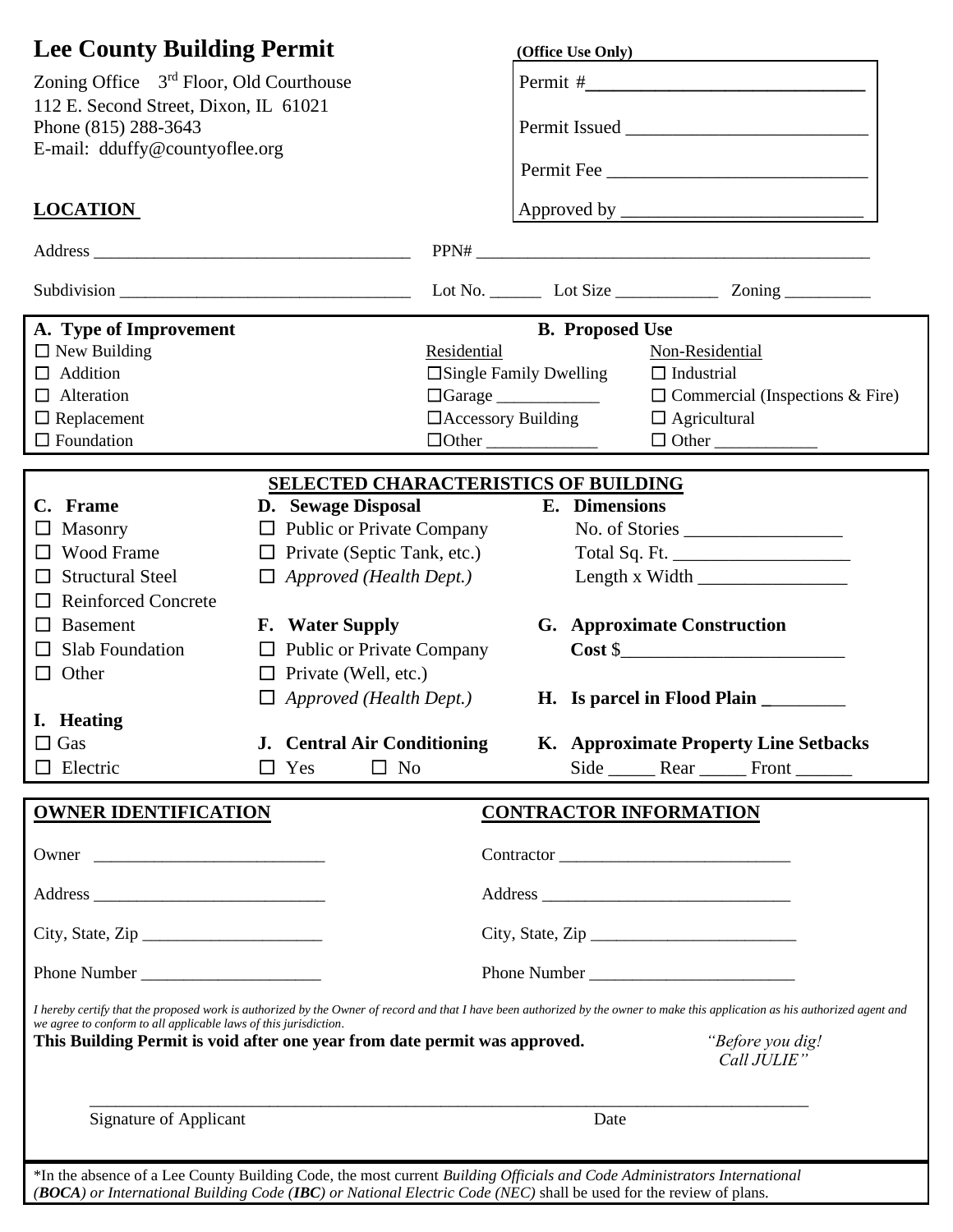### **LEE COUNTY BUILDING PERMIT FEES**

 *Lee County Board – October 21, 2021 Resolution No. 10-21-006*

| <b>Structures; Additions &amp; Structural Alterations</b>                                                                                                                                                                                                                                                                                                                           |                |                            | Fee |
|-------------------------------------------------------------------------------------------------------------------------------------------------------------------------------------------------------------------------------------------------------------------------------------------------------------------------------------------------------------------------------------|----------------|----------------------------|-----|
| Floor area above ground (Living area)                                                                                                                                                                                                                                                                                                                                               | \$             | $.20$ /sq. ft.             |     |
| Floor area below ground ( <i>Basement</i> )                                                                                                                                                                                                                                                                                                                                         |                | $.20$ /sq. ft.             |     |
| Garages/Accessory buildings                                                                                                                                                                                                                                                                                                                                                         |                | $.15$ /sq. ft.             |     |
| Pools (Above ground)                                                                                                                                                                                                                                                                                                                                                                |                | 50.00                      |     |
| Pools (Inground)                                                                                                                                                                                                                                                                                                                                                                    | \$             | 100.00                     |     |
| Fences                                                                                                                                                                                                                                                                                                                                                                              | \$             | 50.00                      |     |
| Signs (Non-illuminated)<br>150 sq. ft. or less<br>150 but less than 300 sq. ft.<br>300 or more sq. ft.                                                                                                                                                                                                                                                                              | \$<br>\$<br>\$ | 50.00<br>100.00<br>250.00  |     |
| Signs (Illuminated)<br>150 sq. ft. or less<br>150 but less than 300 sq. ft.<br>300 or more sq. ft.<br>(The square feet shall be measured by the smallest square, rectangle, triangle, circle or combination that will encompass the entire display area.<br>If one side of the sign provides for more display area than another, the measurements will be made on the larger side.) | S<br>\$<br>\$  | 100.00<br>200.00<br>500.00 |     |
| Development permit                                                                                                                                                                                                                                                                                                                                                                  | \$             | 50.00                      |     |
| Temporary permit                                                                                                                                                                                                                                                                                                                                                                    | \$             | 50.00                      |     |
| Minimum building permit fee (Any fee less than \$50.00)                                                                                                                                                                                                                                                                                                                             | \$             | 50.00                      |     |
| Late fee (Twice the cost of the building permit)<br>(Fee will be charged to both owner and contractor if any construction begins prior to the building permit being issued)                                                                                                                                                                                                         | \$             |                            |     |
| Agricultural building penalty fee<br>(Fee will be charged for any agricultural building commenced without an approved permit)                                                                                                                                                                                                                                                       |                | \$150.00                   |     |
| Reissued building permit                                                                                                                                                                                                                                                                                                                                                            | \$             | $50.00 +$ permit cost __   |     |

*(A building permit will be void if construction has not commenced 50% within a period of one (1) year from the date permit was issued. A building permit may be reissued only once)*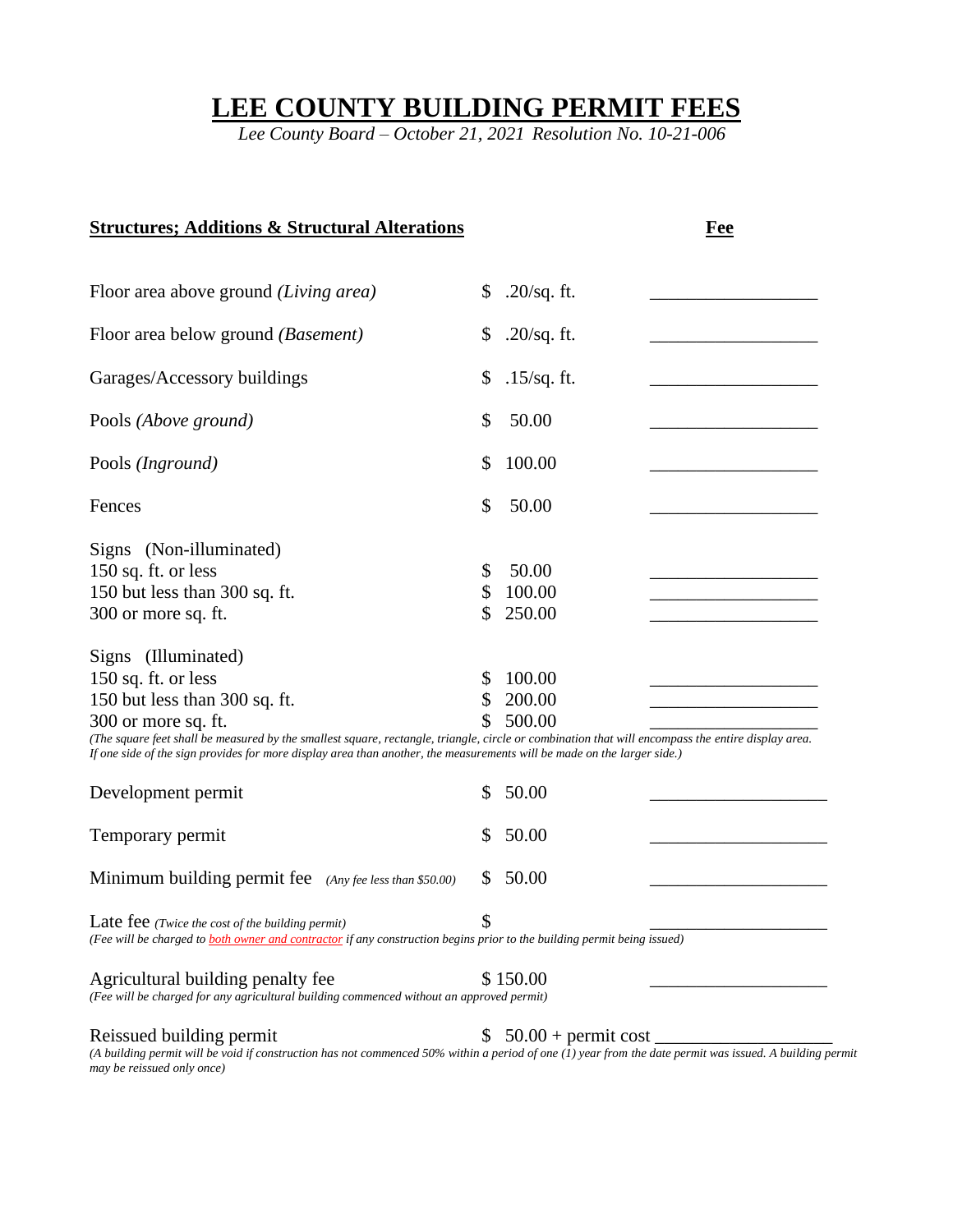# **LEE COUNTY BUILDING PERMIT FEES**

 *Lee County Board – October 21, 2021 Resolution No. 10-21-006*

#### **CONTINUED**

| Commercial/Industrial structures                                                                                                    |          | $.25$ /sq. ft.                                                                                      |
|-------------------------------------------------------------------------------------------------------------------------------------|----------|-----------------------------------------------------------------------------------------------------|
| *Cell towers                                                                                                                        |          | $25.00$ /foot                                                                                       |
| Additional equipment to existing cell tower site                                                                                    | S        | 1,200.00                                                                                            |
| *Meteorological tower                                                                                                               |          | $25.00$ /foot                                                                                       |
| *Pipeline                                                                                                                           | \$       |                                                                                                     |
| Wind turbine or solar (Non-commercial use)                                                                                          | \$       |                                                                                                     |
| *Commercial power generation (New construction)<br>Up to 10 MW                                                                      | S        | $10,000$ /per megawatt<br><u> 1989 - Johann Barbara, martxa alemani</u> ar a                        |
| 10 up to 50 $MW$                                                                                                                    |          | $$100,000 + $5,000$ /per megawatt above 10                                                          |
| 50 up to 100 MW                                                                                                                     |          | $$300,000 + $3,500/$ per megawatt above 50<br><u> 1989 - Johann Barbara, martxa alemaniar a</u>     |
| Greater than 100 MW                                                                                                                 |          | $$475,000 + $1,500/$ per megawatt above 100<br><u> 1999 - Johann Barbara, martin a</u>              |
| Commercial power generation<br>(Replacement of generator, turbine, blades, or other major components)                               | S        | $2,000$ /per megawatt<br>the control of the control of the control of the control of the control of |
| Commercial power generation<br>(Substation, inverter/transformer pads)                                                              | \$       | 1,200.00                                                                                            |
| Zoning Petition (Rezoning, variance, special use)<br>(Per parcel: \$600 up to the first 10 acres then \$25.00 per acre, thereafter) | \$<br>\$ | 600.00<br>600.00 (Extra hearing dates will be charged to the petitioner)                            |
| <b>Subdivision Petition</b><br><b>Preliminary Plat</b><br>(\$750 up to the first 10 lots then \$25.00 per lot thereafter)           | \$       | 750.00                                                                                              |
| <b>Final Plat</b><br>(\$500 up to the first 10 lots then \$25.00 per lot thereafter)                                                | \$       | 500.00                                                                                              |
| Penalty fee<br>(Fee will be charged for any development in violation of zoning classification)                                      |          | $$500.00 + \text{petition costs}$                                                                   |
| *Formal Decommissioning Plan required                                                                                               |          |                                                                                                     |

### **Total Building Permit Fee** \_\_\_\_\_\_\_\_\_\_\_\_\_\_\_\_\_\_\_\_

 *Please make check out to: Lee County*

*All fees paid are non-refundable.* 

*Fees not otherwise classified: If a fee is not specifically provided for in the building permit fees structure, a reasonable fee shall be set by the Lee County Zoning Administrator. No fee is required for any structure or use by any municipality, school, state or federal governmental agency. These agencies must, however, submit an application for a permit.*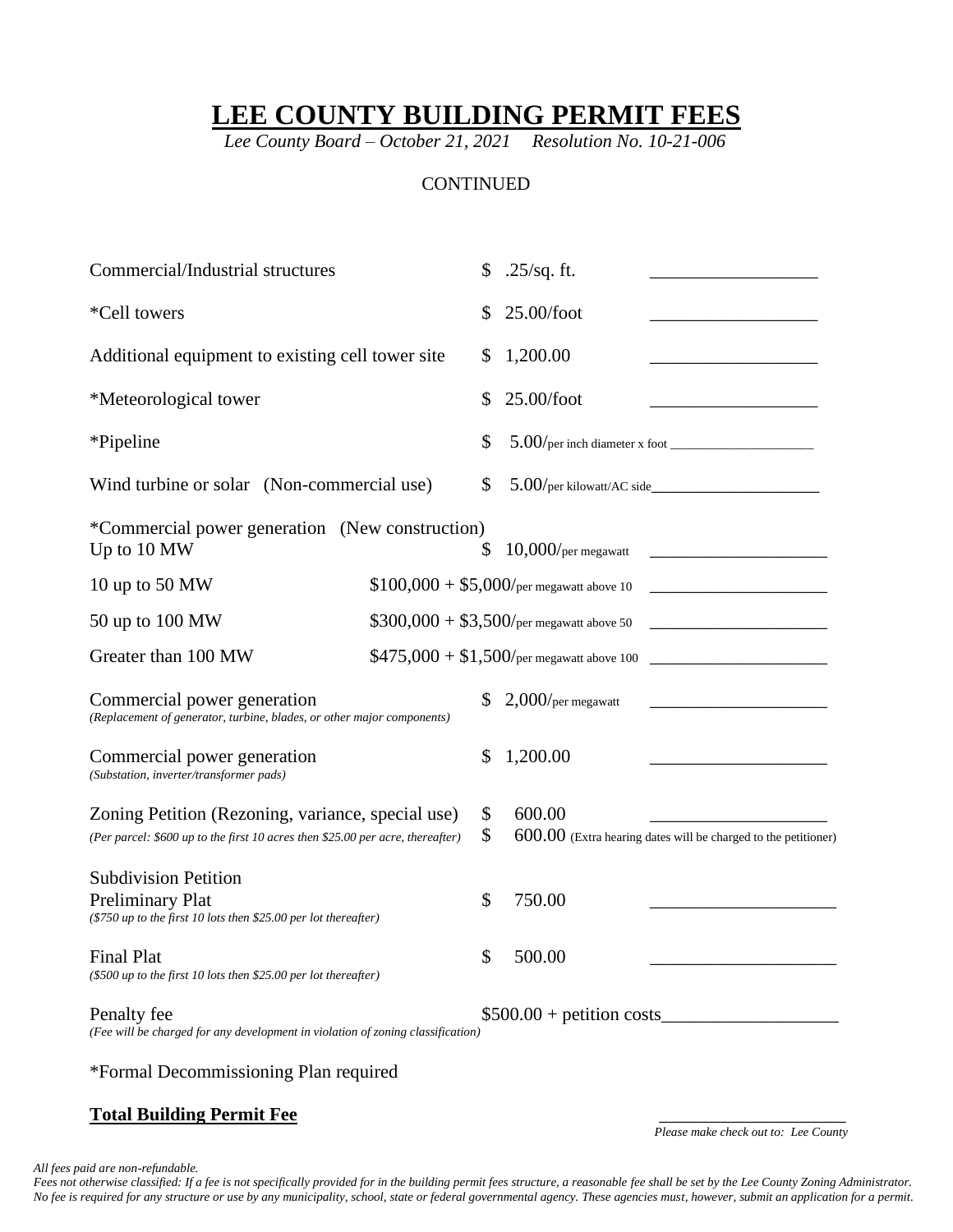### **BUILDING PERMIT REQUIREMENTS**

*To expedite the building permit process, as quickly as possible, please follow the requirements listed below in the order in which they are presented.*

- **1.) LESA Report:** A LESA (Land Evaluation Site Assessment) Report shall be required prior to the issuance of a building permit for a dwelling and/or development permit on any parcel excluding any legally platted subdivision. This can be obtained from the Lee County Soil & Water Conservation District, 319 S. Mason, Amboy, IL 61310 (815) 857-3623 x. 110 (Brenda Merriman).
- **2.) Building Plans:** Contact the Lee County Zoning Office, 112 E Second St, Dixon, IL 61021 (815) 288-3643, to obtain the Building Permit application. A platted survey of the parcel must be provided. This copy will be non-returnable and become a part of the record. The location of the driveway must be provided in order to determine the new address. Include total square footage for livable area, basement and garage.

**Site Plan:** Provide a detailed drawing of the parcel, showing the placement of the new structure(s), including front, side and rear setbacks from the property lines. Include proposed driveway access location and distance from closest staked property line.

- **3.) Septic and Well Permit:** Prior to the Zoning Office issuing a building permit, the individual requesting the permit must receive preliminary approval from the Lee County Health Department for their private water well system and/or their private sewage disposal system. Questions may be addressed to Environmental Health Division of the Lee County Health Department, 309 S. Galena Ave., Dixon, IL. 61021, (815) 284-3371.
- **4.) Driveway Access, 9-1-1 Sign & Drainage Permits:** Prior to issuing a building permit, a platted survey with location of the driveway and dwelling must be provided to the Zoning Office in order to establish the new address. After the Zoning Office has issued an address, the individual requesting the permit must receive a driveway access permit, a 9-1-1 sign permit and drainage permit from the Lee County Highway Engineer, 1629Lee Center Road, Amboy, IL. 61310, (815) 857-4141. Prior to installing culverts, mailboxes, etc. or performing any work within the road right-of-way, permittee shall contact and get approval from the highway authority that has jurisdiction of the said road. Questions may be addressed to Lee County Highway Engineer at (815) 857-4141.
- **5.) Commercial Building:** Any structure built after July 1, 2011 in an R-4, C-1, C-2, C-3, I-1, I-2, or I-3 zone, or a structure built after July 1, 2011, and subsequently converted to a commercial use, will be required to obtain a certificate of inspection signed by an inspector who is qualified under the terms of Public Act 096-0704. Applicants shall call Casper's Home Inspections, LLC at (815) 440-2146 for required inspections.

It is the responsibility of the Applicant to obtain from the local fire department, the required inspections of commercial buildings, structures and premises which must comply with all county and state fire codes. The Zoning Office will direct the Applicant to the fire department they will need to contact.

All commercial buildings must be inspected and approved before building permit will be approved.

NO BUILDING SHALL BE OCCUPIED UNTIL THE BUILDING PERMIT HAS BEEN ISSUED BY THE LEE COUNTY ZONING OFFICE.

#### **Building Setback Requirements:**

|                           | <b>Agricultural Zoning</b> 15' from side $\&$ rear lot lines | Township Road - 60' from centerline of roadway                          |
|---------------------------|--------------------------------------------------------------|-------------------------------------------------------------------------|
|                           |                                                              | County Highway - 75' from centerline of roadway                         |
|                           |                                                              | State Highway - 50' from right-of-way line                              |
| <b>Residential Zoning</b> |                                                              | 7' from side $&$ rear lot lines - 25' from front property line set back |
| <b>Commercial Zoning</b>  |                                                              | 15' from side & rear lot lines - 25' from front property line set back  |
| <b>Industrial Zoning</b>  |                                                              | 15' from side & rear lot lines - 65' from front property line set back  |